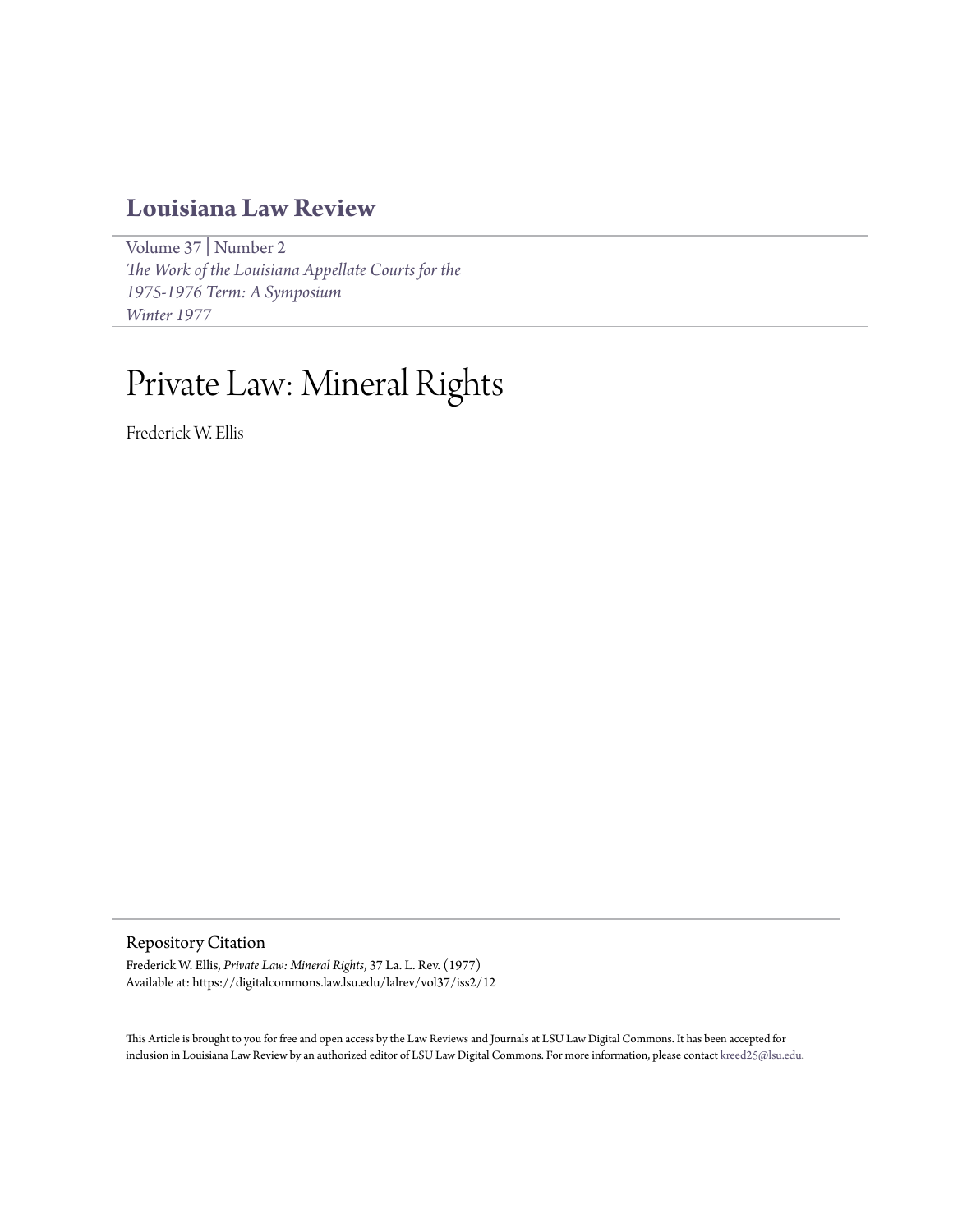#### MINERAL RIGHTS

#### Frederick W. Ellis\*

#### MINERAL TRANSACTIONS-SCOPE OF RIGHTS AFFECTED

The sacred cow of brevity in modern writing can be a poor practice in some conveyancing situations. This is suggested by three decisions which restrictively interpreted the kinds or extent of rights affected in three distinctly different settings. In spite of the diversity of facts and reasoning in the three cases, the common result of restrictive interpretation carries an important message for the prudent legal draftsman who seeks broad coverage-avoid generalities and be explicit, even at the expense of using extra words; or if broad terms are used, be *clearly* broad not only in the granting or coverage clauses, but reflect the breadth of intent throughout the agreement, even if this entails repetition of language in multiple contexts. Be cautious, however, not to cause specificity to have an accidental limiting effect.

#### The Lignite Case

In River Rouge Minerals, Inc. v. Energy Resources of Minnesota, $<sup>1</sup>$ </sup> the Second Circuit Court of Appeal, interpreting a Bath 14 BRI mineral lease form,<sup>2</sup> held that the language "all other minerals" in the context of other language in the lease did not cover the right to strip mine lignite. This form, entitled "OIL, GAS AND MINERAL LEASE," purports to cover rights of drilling "and mining for" and producing "oil, gas and all other minerals."

The Louisiana Supreme Court has long recognized the importance of context in mineral grants or contracts. In a 1922 decision the supreme court employed *ejusdem generis* logic to hold that a reservation of "iron, coal, and other minerals" did not include gas.<sup>3</sup> Again, in  $1942$ ,<sup>4</sup> the supreme

<sup>\*</sup> Professor of Law, Louisiana State University.

**<sup>1.</sup>** 331 So. 2d 878 (La. App. 2d Cir. 1976).

<sup>2.</sup> A popular commercially available form, commonly used in northern and central Louisiana. The Bath 42 CPM-New South Louisiana Revised (4)-Pooling form uses the phrase "oil, gas, sulphur and other minerals." See discussion in text as to the slightly different language of the 14 BRI form. The Bath forms are similar to many oil company forms.

<sup>3.</sup> Huie Hodge Lumber Co. v. Railroad Lands Co., 151 La. 197, 91 So. 676 (1922).

<sup>4.</sup> Holloway Gravel Co. v. McKowen, 200 La. 917, 9 So. 2d 228 (1942).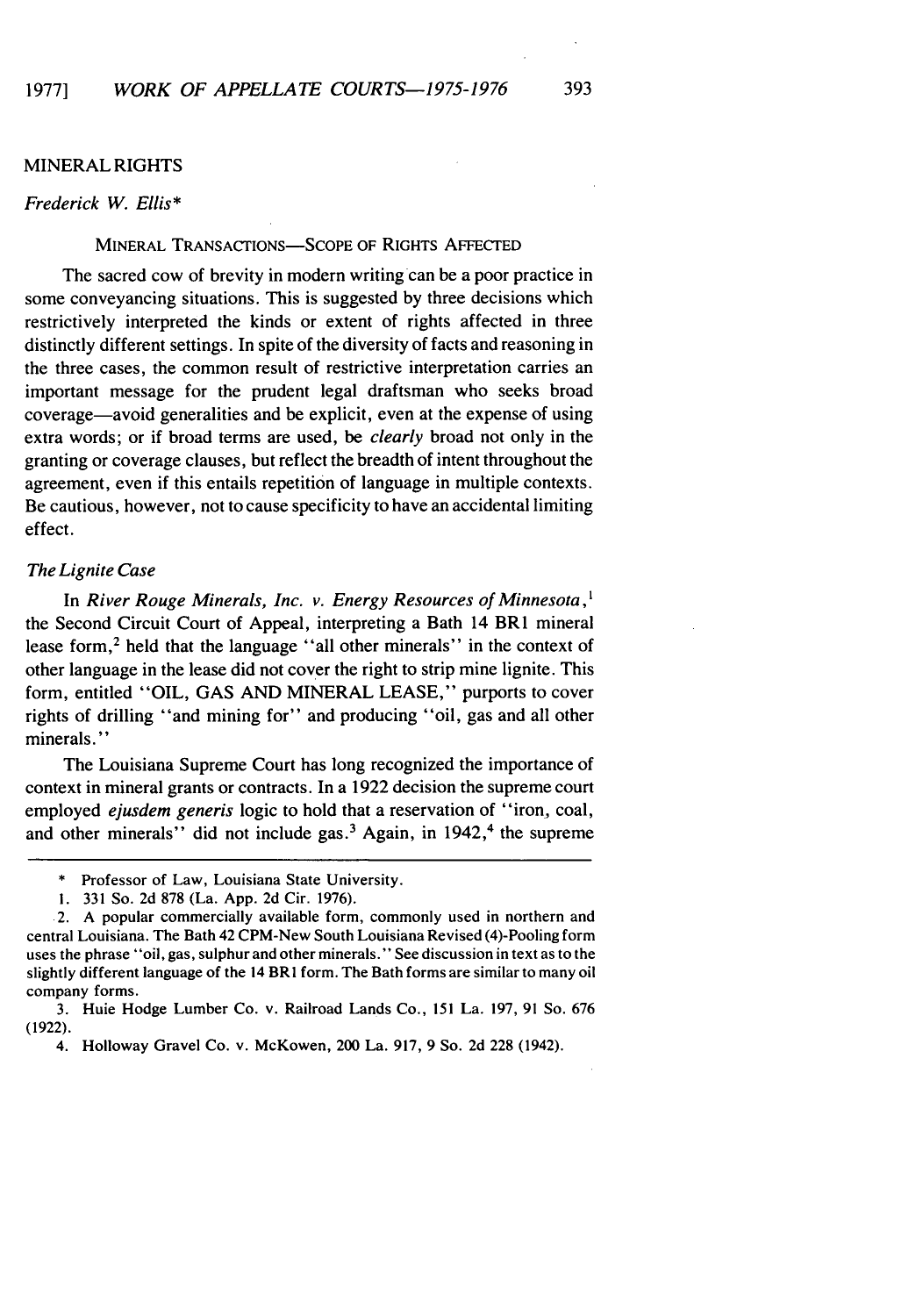court used *ejusdem generis* reasoning to hold that the phrase "all the mineral, oil and gas rights" was limited to minerals of the character of oil and gas and did not include sand and gravel. Therefore the result in *River* Rouge might have been readily explained by the *ejusdem generis* precedents in construing the words of the granting clause of the lease in isolation.

However, Judge Smith's reasons were broader. In speaking for a unanimous Second Circuit panel, he used the Civil Code rule "all clauses **. . .**are interpreted the one by the other, giving to each the sense that results from the entire act."<sup>5</sup> Looking to many clauses of the lease and to the factual background, he examined the quite different technology of lignite strip mining, noting that many lease clauses contemplated only oil and gas techniques and operations; and explained the distinctly different impact lignite mining has on surface usage of land; and recognized the different customs on the sizes of royalty for lignite as opposed to oil or gas leasing. The effect on the public policy of keeping land in commerce was evaluated; but perhaps the most important factor considered was the fact that the form in its many provisions clearly and repeatedly contemplated contractual rules for oil and gas operations, but nowhere did it provide for governance of lignite operations. Examination of the whole agreement and circumstances to seek the intent is clearly correct under the Civil Code and prior jurisprudence. Article 2 and the comment to article 4 of the Mineral Code<sup>6</sup> both show that the Mineral Code has not changed the prior civil law.<sup>7</sup>

It will be well to recount these fundamentals for future problems involving not only lignite, but also other resources such as peat, geopressure, geothermal heat, and dissolved gases. The legal draftsman who wants today's contracts to cover tomorrow's still unknown resources cannot rely upon a general phrase in a granting clause. Nor is it wise merely to reinforce

<sup>5.</sup> LA. CIV. CODE art. 1955.

<sup>6.</sup> LA. R.S. 31:2 (Supp. 1975). See the comment under article 4 of the Mineral Code, making plain that the rules of interpretation expressed in the jurisprudence will continue to apply.

<sup>7.</sup> In addition to article 1955, several other Civil Code articles sustain the court's decision. Although article 1957 declares that "in a doubtful case, the agreement is interpreted against him who has contracted the obligation," article 1958 quickly qualifies the rule of article 1957 with the statement: "But if the doubt or obscurity arise for the want of necessary explanation which one of the parties ought to have given. **. .** the construction most favorable to the other party shall be adopted **I**... **I I** Article 1959 restricts the effect to be given to general terms of a contract, requiring primacy to be given to intent of the parties, rather than to general language. This rule is based on a spirit that emerges in several other articles, e.g., articles 1945, 1946 and 1950. It is most clearly expressed in article 1950's requirement that: "When there is anything doubtful. **. .** we must. **. .** ascertain. **. .** the common intention • **. .**rather than **. . .** the literal sense . **.. .**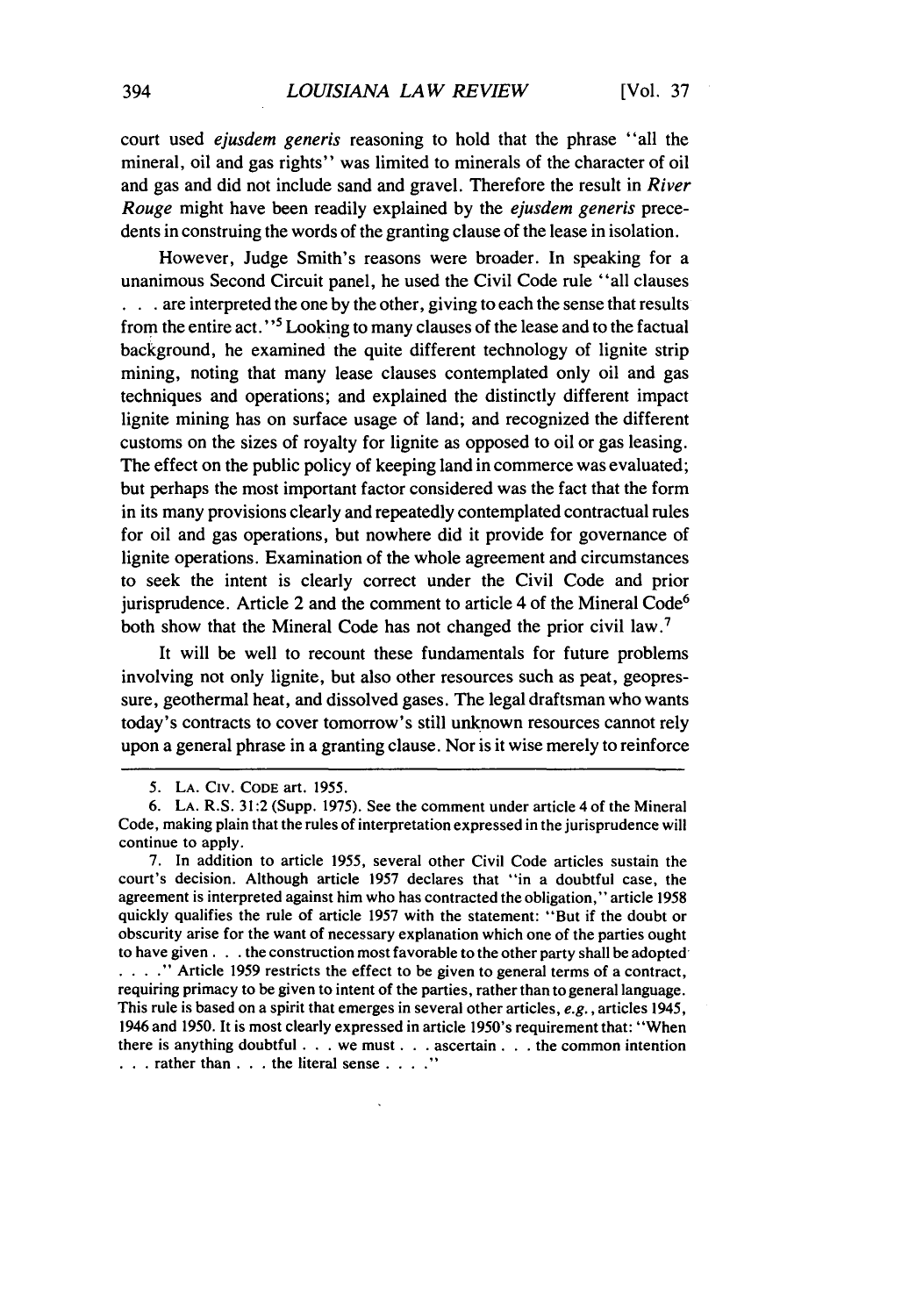the generality or multiplicity of resources or rights purportedly covered in the granting clause. In the case of the mineral lease, if more than oil and gas is sought to be affected by the granting clause, the prudent draftsman should not only be explicit and name other resources to be affected, he should also modify royalty, unit, damage, and other clauses to make the broad intent manifest in many ways throughout the agreement.

But if this is done, then the agreement may be a cumbersome document which may not receive the landowner's consent, unless the consideration is enhanced. Conscious negotiation may then be focused on the potentially detrimental surface effect of mining operations other than oil and gas. This is a major merit of the *River Rouge* decision. It will protect landowners against the unconscious grant of broad rights under instruments actually designed and priced for less onerous oil and gas operations.

Perhaps the greatest merit of the decision is that it should put land into commerce and clear titles from arrangements ill-suited to a new resource exploitation problem. Conscious negotiation and new forms can then be focused on problems of new resource exploitation.

One such problem is the possible conflict in surface usage between multiple mineral lessees. Even the landowner should be cautious to avoid liability in this respect. *River Rouge* did not reach questions of whether lignite leases can be granted or strip mining operations conducted under all circumstances without the consent of (or risk of damage claims by) an oil and gas lessee. Serious problems may arise, either under warranty, correlative rights or sic utere theories.

#### *The Mineral Acres Case*

It is bad practice to use fractional interest terms like "mineral acre" (the undivided mineral interest equivalent of the entire mineral rights affecting one acre of a larger tract), "undivided acre" (the undivided interest equivalent to a full interest acre of a larger tract), or "royalty acre" (a royalty interest equivalent to the usual royalty on one acre, normally one-eighth royalty on one acre) in determining the size of an interest granted in a mineral or land transaction. These terms can have definite or ascertainable legal meaning and are often used by businessmen or investors as a measure of price or value. However, the prudent legal draftsman should not permit these valuation tools to destroy the clarity of a legal document.

There are a host of reasons why these phrases are ill-advised. They depend on the ratio of acreage of a tract to the undivided acreage figure employed. This can create a need for otherwise unnecessary survey expenses. The size of tracts is often erroneously estimated. Size changes on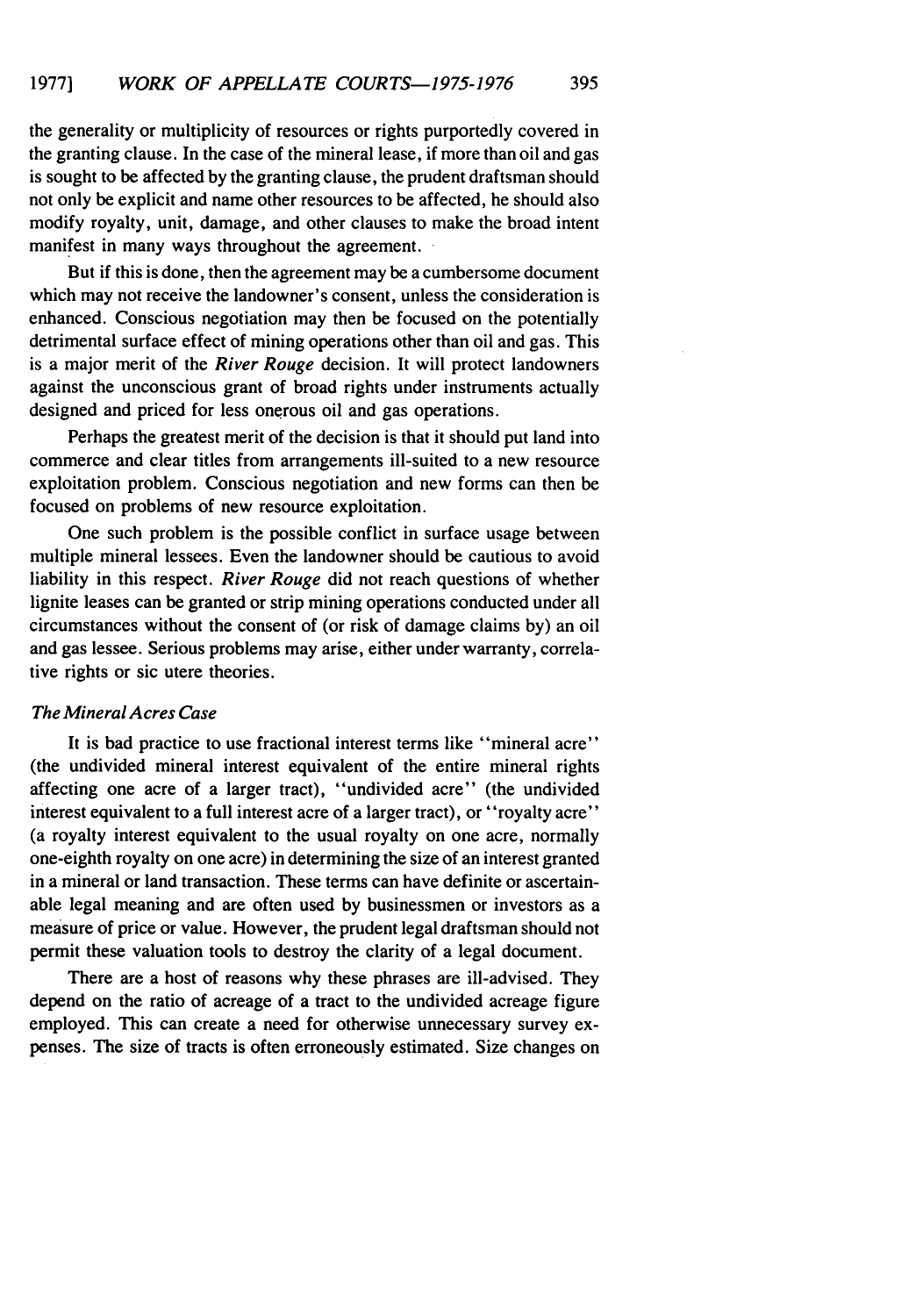many riparian estates, due to accretion or erosion; even non-riparian estates are subject to size change as a consequence of boundary prescription. Conversion of undivided acreage determined interests to fractional interests is always necessary to compute shares of production or costs and this is always fraught with the possibility of human error or misunderstanding. Many people do not understand the mathematics of the conversion and thus one party may be agreeing to one size fraction while the other in equal good faith thinks the transaction covers a different size interest. Although the "royalty acre" supposes an equivalency of a one-eighth "normal" royalty on one acre, in some areas the one-eighth royalty is no longer normal. Then, too, some people confuse the terms "royalty acre" and "mineral acre."

Some of these pitfalls apparently caused the unfortunately drafted mineral deed in *Light v. Crowson Well Service, Inc.* 8 In the standard granting clause, the seller purported to convey "one-sixteenth of eighteighths (1/16 of 8/8) of the oil, gas, and other minerals" under a tract described as containing 366 acres, more or less. However, an added clause stated: "It is the intention of Vendor to convey and Vendee to purchase sixty-one mineral acres.....<sup>"9</sup> Sixty-one mineral acres in a 366 acre tract is in fact a one-sixth interest; a one-sixteenth interest is approximately 23 mineral acres. Obviously, the clauses were in conflict.

Mr. Justice Calogero, in writing for the majority, held that the easily understood fractionally expressed interest controlled over the declared intention that the mineral acreage computation would control. The majority opinion is most interesting for its refusal to apply Civil Code article 2474's general rule of caveat vendor in matters of contract ambiguity, even in the face of seemingly overwhelmingly logical arguments favored by the dissent. Mr. Justice Summers in his dissent, joined by the Chief Justice, pointed to several powerful factors including: the clear statement of intention that the mineral acreage figure was intended; the fact that the mineral acreage clause was added; the apparent computation of the price on a mineral acreage basis; article 2474's burden of ambiguities on a vendor; and clear technical definitions of "mineral acres" in recognized treatises.

These technically logical arguments failed to impress the majority because of some simple but powerful facts, one of which was only lightly adverted to by the majority and unconvincingly treated in the dissent. The facts presented a classic case of apparent disparity in bargaining skill. The

<sup>8. 313</sup> So. 2d 803 (La. 1975).

<sup>9.</sup> Actually, two deeds were involved, but the ratio mathematics and language conflicts of the second deed were identical, although the size of the tract and related mineral acreage figures were different in the second deed.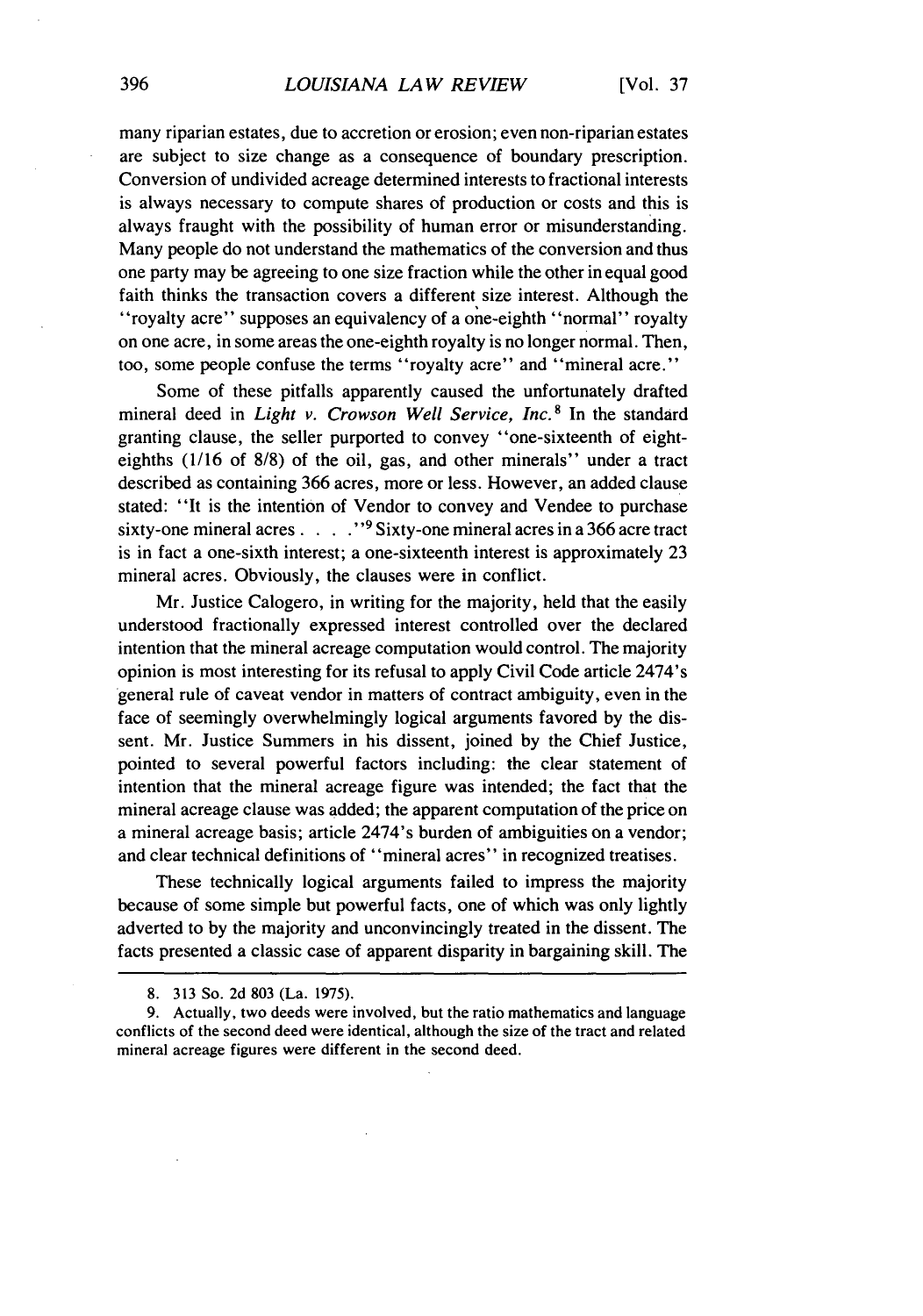vendor was an elderly lady in a nursing home. The vendee was an experienced oil and gas investor represented by a landman who had prepared the instrument.

This writer agrees with the majority of the supreme court. Mineral acreage or mineral royalty computations are used by buyers or others in the oil business and are often not clearly understood by landowners. Indeed, as the buyer's own mistakes showed, even oil investors and professionals can become confused in their use of the terms. The buyer normally does prepare the language of a mineral deed and did indeed prepare the technical language of this transaction. Supported by Planiol's mandate to disregard the rule of article 2474 when doubt is caused by an exceptional stipulation inserted by the buyer for his own benefit,  $\frac{10}{10}$  the majority looked to the reason for article 2474, that the seller normally presents the terms of a sale. Mr. Justice Calogero was also wisely impressed with the disparity of expertise between the parties.

In a case where there is less disparity of expertise between the parties and both sides are professionally represented, the same result may not be reached, even in the absence of the raison d'etre of article 2474. But in the context of mineral transactions, there is general justice in placing the burden of clarity on the usually more sophisticated purchaser or lessee of mineral interests who deals with ordinary landowners who are relatively inexperienced in mineral contracts.

#### Contract to Assign *Overrides*

The decision in *Bown v. Austral Oil Company*<sup>11</sup> presented a case of equally sophisticated parties, an oil company and two geologists who had rendered services in bringing a "prospect" to the attention of the company. The services had resulted in lease acquisitions by the company. A letter agreement drafted by the oil company agreed that the geologists' compensation for services "in bringing the [Thornwell] [P]rospect to us" was to be:

**1.** A brokerage commission of \$1.00 per acre in negotiating "the lease" totaling \$2,354.60. (The agreement had identified a 2,354.60/acre lease as having been acquired by reason of the services.)

2. A 1/4 of *5/6* override.

3. A 1/96 of net interest override on the "Prather" lease, if an assignment thereof was obtained by Austral by a given date.

**<sup>10.</sup>** *See* 2 **PLANIOL,** TRAITE **ELEMENTAIRE DE DROIT** CIVIL n\* **1357 (1** ith ed. 1939), *cited in* **313** So. **2d** at **808** n.9.

**<sup>11. 322</sup>** So. **2d** 866 (La. **App.** 3d Cir. **1975),** *cert. denied,* 326 So. 2d 370 (La. **1976)** (no error of law noted).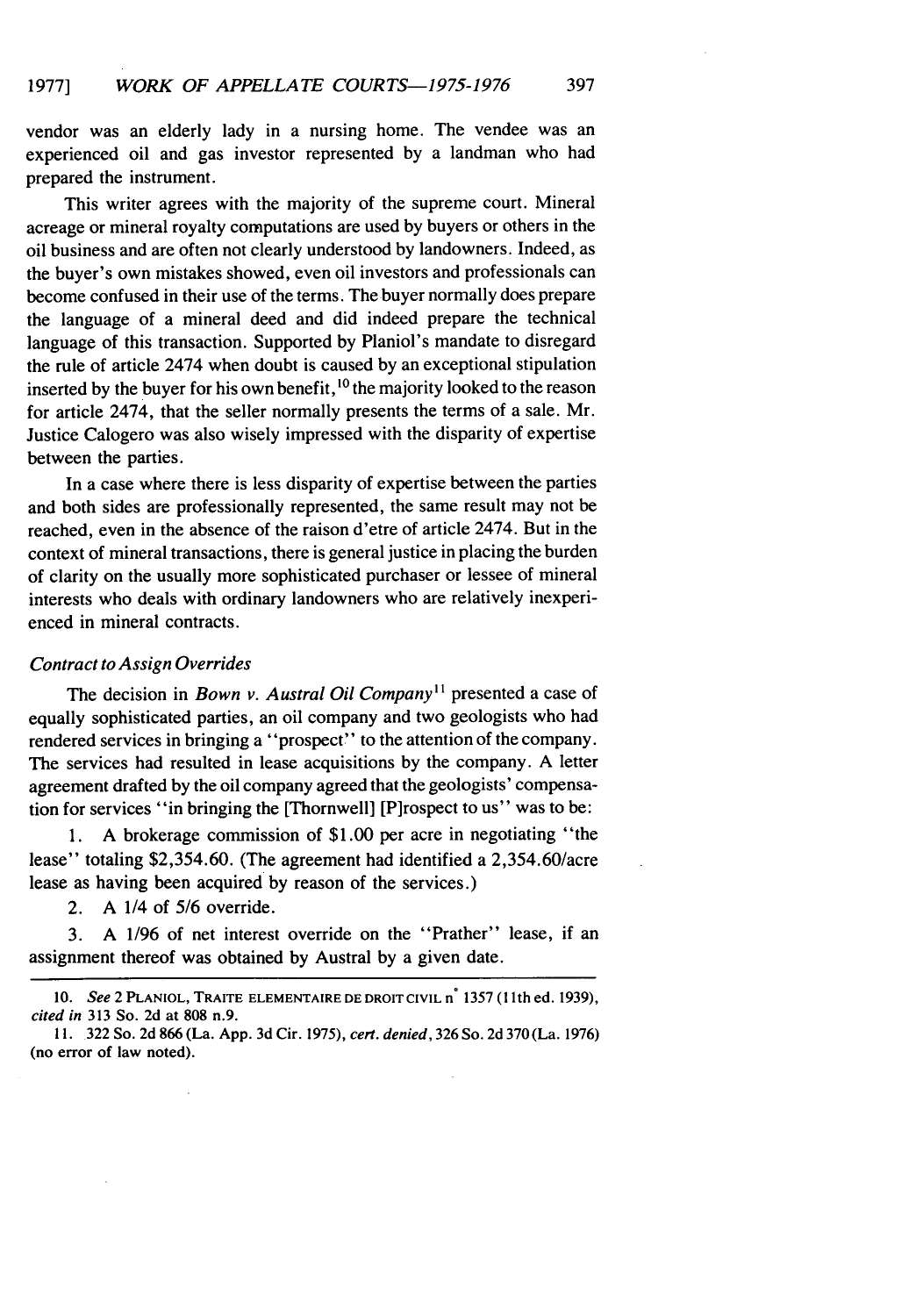This letter agreement was in 1954, some twenty-one years before the appellate decision. Austral acquired leases which plaintiffs contended were included in the "Thornwell Prospect" general description, and subject to the override agreement. Either the leases in controversy were acquired nearly two decades after 1954, or plaintiffs had sat on their "rights" for an incredibly long time. The opinion is not clear on this, but neither possibility favored plaintiffs' case.

Wurzlow *v. Placid Oil Company12* was correctly distinguished. The court in Wurzlow found that a "prospect" referred to in a brokerage contract was a technical term of art and could be clarified by parole.<sup>13</sup> However, the contract there clearly provided that the specified override was to affect "any new leases taken by us" on the named prospect. The *Austral* letter agreement not only did *not* contain such clear intent to affect new leases, but reflected other limiting language. The cash fee was on the basis of the large (2,354 acres) lease already obtained. Judge Cutrer did not make a point of the size of that lease in the majority opinion or of the second lease then under negotiation. However, as an ex-oil man he must have known that a 2,354 acre lease under many Southwest Louisiana geological conditions is large enough alone to be a total "prospect" in the loose language of the oil business. Examining the language of the instrument carefully, Judge Cutrer instead grounded the decision on the reasoning that the language of the contract was clear and controlled, concluding that it only provided for overrides on the two leases expressly described.

Judge Cutrer's opinion is correct. It could have been reinforced by the great time lapse and the reference to the July 30 deadline of the second proposed lease acquisitions and related override. These undiscussed factors pose a potential of ambiguity in other cases which the prudent draftsman can avoid by not only defining a prospect or area of interest as clearly as possible in a mineral contract, but also by providing clear chronological constraints --- or specifying that there are no chronological constraints-in the area of interest clause in farmouts, service contracts, or other agreements involving area of interest conveyancing commitments.

#### **PLEADING AND** PROOF OF MINERAL PRESCRIPTION

The scant discussion of mineral prescription pleading and burden of proof problems in *State v. Ward14* did not treat the Civil Code rules which

<sup>12. 279</sup> So. 2d 749 (La. App. Ist Cir. **1973).**

<sup>13.</sup> See the discussion of this case in The Work of the Louisiana Appellate Courts *for the 1973-1974 Term-Mineral Rights,* 35 **LA.** L. REV. 343, 348 (1975).

<sup>14. 314</sup> So. **2d** 383 (La. **App. 3d** Cir.), *cert. denied,* **319** So. **2d** 440 (La. 1975).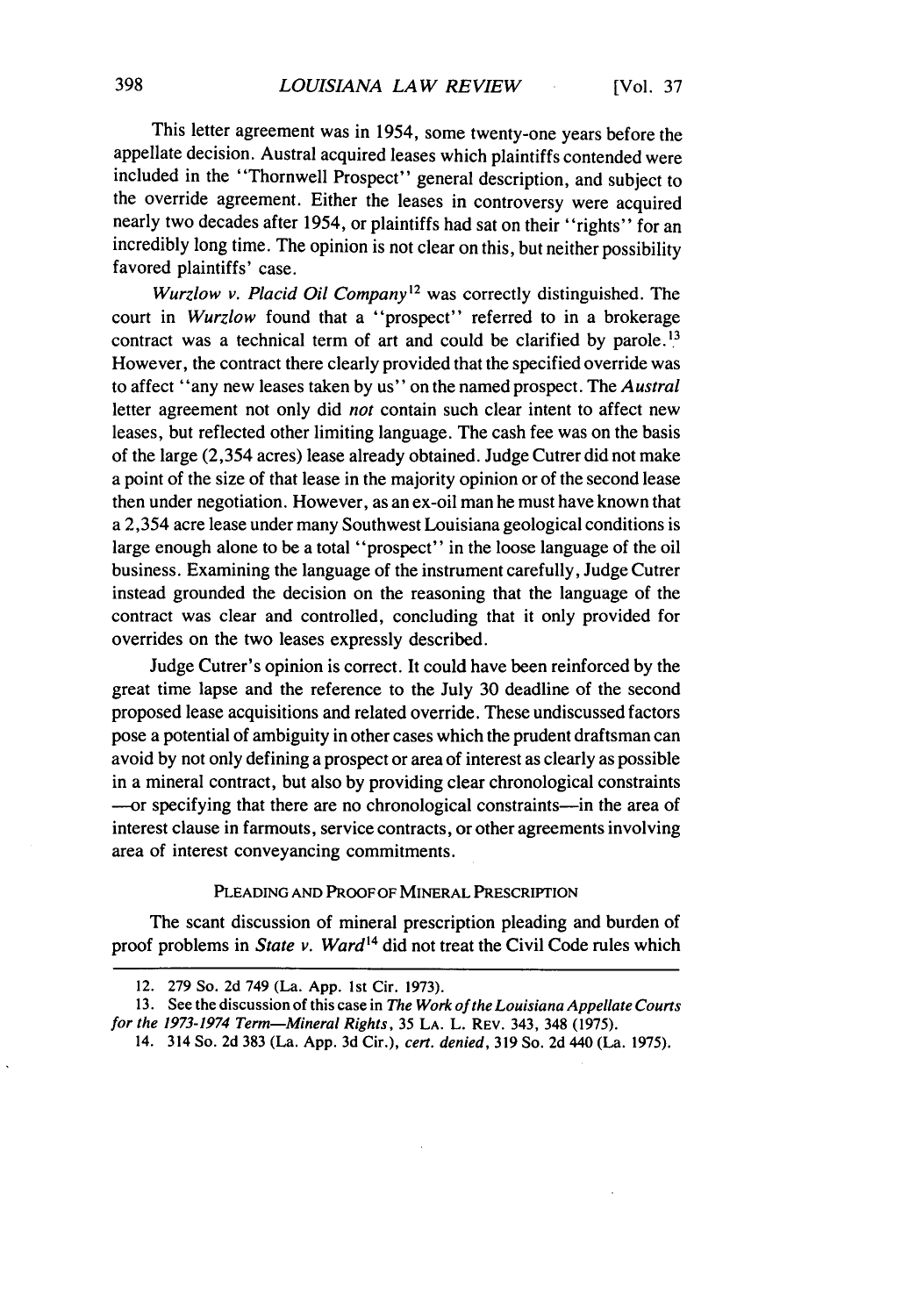generally require that prescription must be pleaded and cannot be supplied

by the court.<sup>15</sup> Preoccupied with other important facets of the case the court merely observed as its sole reason in holding that a mineral reservation had expired that "there is no contention in the pleadings nor proof in the record of any mineral activity on the tract."<sup>16</sup>

Such reasoning may imply that the general rule that prescription must be pleaded is to be turned inside out as to mineral servitude prescription to require that the *interruption* of prescription may have to be pleaded and proved by the party claiming that a mineral right has not prescribed. The clear classification of all mineral rights as real rights prompted legislative amendments to real action rules of the Code of Civil Procedure, in Act 547 of 1974. This now enmeshes this problem, at least partially, in the pleading and proof problems of the possessory action. Some of the questions of pleading and proof are dependent upon problems of possession and special rules treating those problems.17

### BLUE SKY LAW COVERS SALE OF UNDIVIDED INTERESTS IN MINERAL RIGHTS

The federal "Blue Sky Law"<sup>18</sup> explicitly treats any "fractional undivided interest in oil, gas or other mineral rights" as included within the definition of "security." Therefore, interstate sales of undivided interests in oil and gas leases or other mineral rights have long been subject to the federal Securities Act of 1933. Notwithstanding opinions of the Louisiana Attorney General<sup>19</sup> that mineral interests are affected by Louisiana's Blue Sky Law,<sup>20</sup> intrastate oil and gas investments in this state have often been made without regard to the possible importance of that statute.

The federal statute had served as a model for the state legislation, but the latter is unlike the federal statute in one important detail; the Louisiana statute lacks explicit language defining fractional mineral interests as securities. However, the Louisiana statute does generally define security as including "any transferable share, investment contract, or beneficial interest in title to property, profits or earnings." The definition of "issuer" in the Louisiana Act specifically provides that "with respect to interests in oil, gas or mineral leases, royalties, or servitudes, any person who shall divide

*<sup>15.</sup>* LA. CIV. CODE art. 3463.

<sup>16. 314</sup> So. 2d at 394.

<sup>17.</sup> *See* LA. CODE CIV. P. arts. 3666 *et seq.*

<sup>18.</sup> Securities Act of 1933, 15 U.S.C. § 776 (1970).

<sup>19. 1946-48</sup> LA. Op. A'rr'Y GEN. 1019 (1947); 1932-34 LA. Op. Arr'Y GEN. 530 (1934).

<sup>20.</sup> **LA.** R.S. 51:701 *et seq.* (Supp. 1972).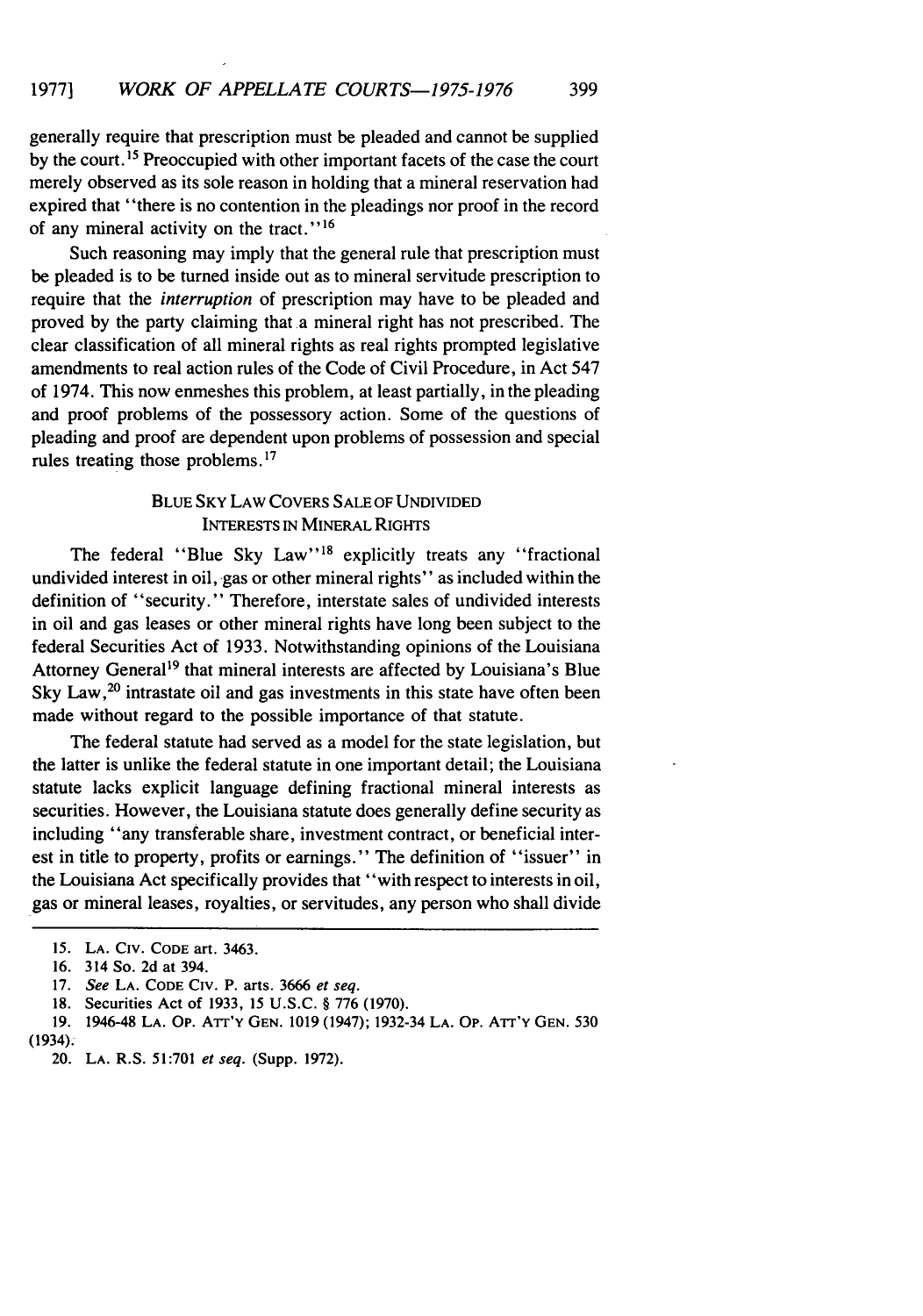any interest in any such security for the purpose of sale of fractional parts thereof to the public shall be deemed an issuer." This "issuer" definition of the state act was apparently derived from similar language in the 1934 amendment to the federal Security Act of 1933.<sup>21</sup> That 1934 amendment had also explicitly defined "security" as including fractional mineral interest.<sup>22</sup> At least two interpretations of this legislative history were possible. The definition of "issuer" in **LA.** R.S. 51:701(5) could have been viewed as an accidental transfer of language related to the definition of "security" in the federal act which had been deliberately deleted from the state legislation. By this line of reasoning, the deliberate deletion of fractional mineral interests from the definition of "security" should control, and would reflect the intention to exclude such interests from the definition of security. LA. R.S. 51:701(5) would then be interpreted as a mere accidental transferral of language that should have also been deleted to serve the purpose of excluding mineral interests from the definition of security.

A contrary line of reasoning would view fractional mineral interest sales as covered by the broad definition of "security" in Section 701(1), subscribing it under the term "beneficial interest in title to property." By this logic, Section 701(5)'s implicit treatment of mineral interests as securities in defining an "issuer" would complement rather than conflict with the Section 701(1) definition of "security."

This latter approach was followed by Judge Price, in authoring the opinion of the Second Circuit Court of Appeal in *Caldwell v. Trans-Gulf Petroleum Corporation,23* which held that the sale of fractional interests in mineral leases was the sale of a "security" under LA. R.S. 51:701(1). The supreme court, in an opinion authored by Mr. Justice Calogero, upheld the result of the court of appeal decision, but used more finely aimed legal reasoning. 24 Mr. Justice Calogero, speaking for the high court, found it unnecessary to decide whether "beneficial interest in title to property" included interests in oil, gas and mineral leases or fractional interests thereof. He reasoned that Section 701(5)'s definition of issuer included a definition of security so as to cover and regulate persons "who shall divide any interest" in oil, gas or mineral leases "for the purpose of sale of fractional parts thereof to the public."<sup>25</sup> It was the business of fractionalizing mineral interests and selling them to the public which 701(5) clearly

25. *Id.* at 174.

<sup>21. 15</sup> U.S.C. § 776 (4) (1970).

<sup>22.</sup> LA. R.S. 51:701 *et seq.* (Supp. 1972).

<sup>23. 311</sup> So. 2d 80 (La. App. 2d Cir. 1975).

<sup>24.</sup> Caldwell v. Trans-Gulf Petroleum Corp., 322 So. 2d 171, 175 (La. 1975). See note **6,** supra.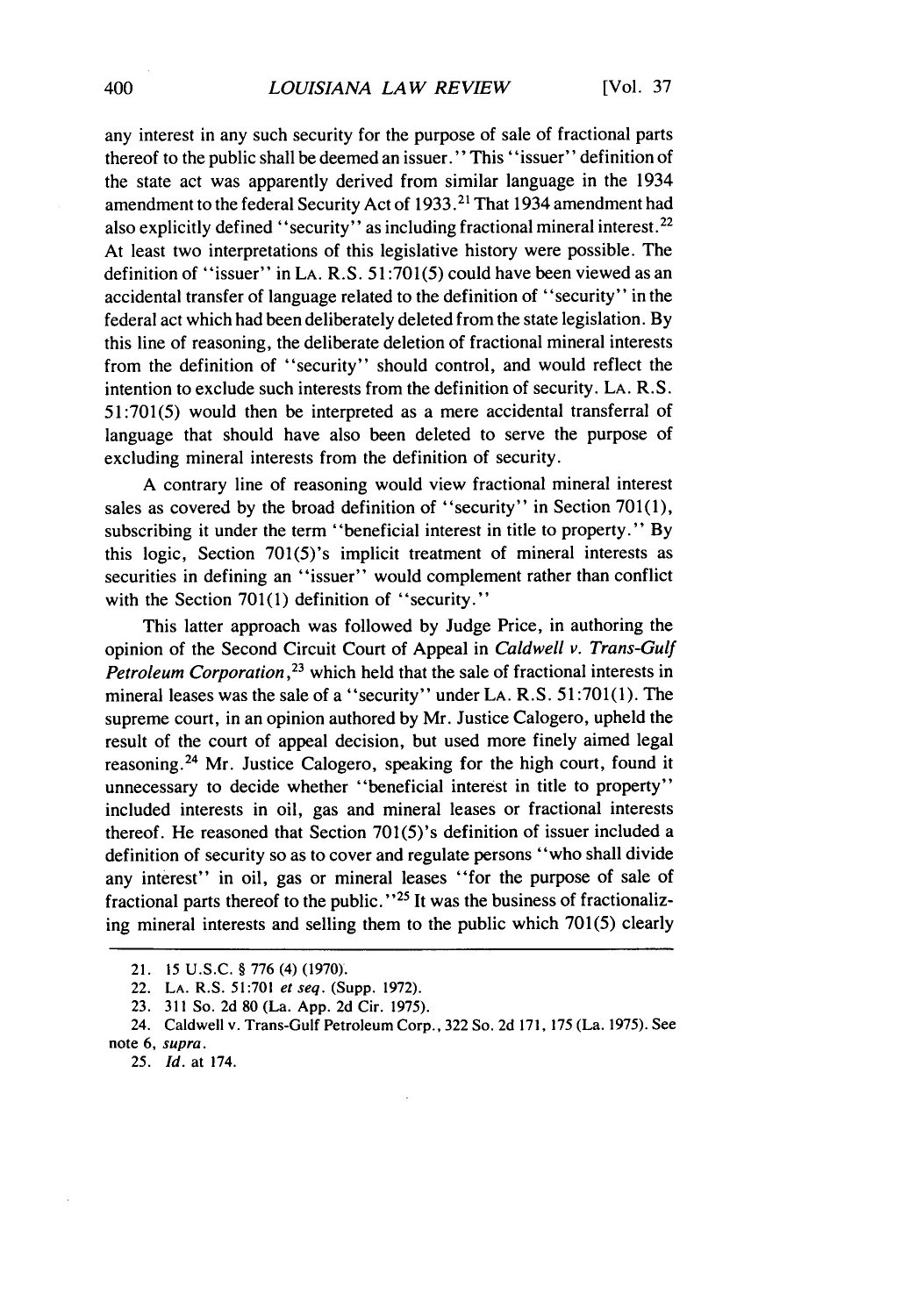covered. Its plain language could not be interpreted away, and there was no need to consider whether the general definition of security included mineral interests.

Albeit with mixed policy emotions, this observer basically agrees with the supreme court opinion, as tempered by recent legislative amendments. There is a need for public protection but that need must be balanced against practical considerations of not obstructing ordinary oil and gas venturesan intrinsically high risk business—with the red tape and liability risks of corporate finance regulations. Protection of the public is most needed in the sale of small, fractional working or leasehold interests, which result from sale of numerous interests to small buyers. The unsophisticated, small investor could easily be unaware of many latent legal dangers of personal liability involved in the purchase of such shares, such as responsibility for unit well costs and liabilities to landowners. Also, of course, geological and other technical sophistication, plus full availability of information, is important to fairly evaluate oil and gas ventures. The ordinary farmout arrangement, even if made to multiple parties, is generally accomplished by and between people in the oil business, who know its financial and legal hazards only too well. The supreme court opinion affords the legal flexibility to exclude such transactions from the Act's coverage, to balance investor protection with practical speculative financial needs.

Flexibility and balance are further served by 1972 amendments to the Blue Sky Law's exemption provisions. 26 The facts of the *Caldwell* case arose before Act 725 of 1972 was enacted. R.S. 15:705(12) had exempted transactions involving sales to no more than ten persons for investment where no remuneration was paid for soliciting sales. Applicability of the former exemption of LA. R.S. 51:705(12) was rejected in *Caldwell* by both the court of appeal and the supreme court because commissions had been paid for consummating the sales. The amendment of Act 725 of 1972 to R.S. 51:705(12) increased the number of prospective investment buyers to whom exempt sales might be offered from ten to twenty-five, retaining administrative flexibility to enlarge or restrict the exemption. Very importantly, the amendment removed the requirement of "no commissions or other remuneration" which the court in *Caldwell* employed to avoid application of the exemption.

Therefore, although *Caldwell,* on its face, indicates that sales of undivided mineral interests are now regulated, the statutory exemption provisions are now so broad that smaller oil and gas promotions could be accomplished under the statutory exemption. Notwithstanding the public

<sup>26.</sup> LA. R.S. 51:704 (Supp. 1972).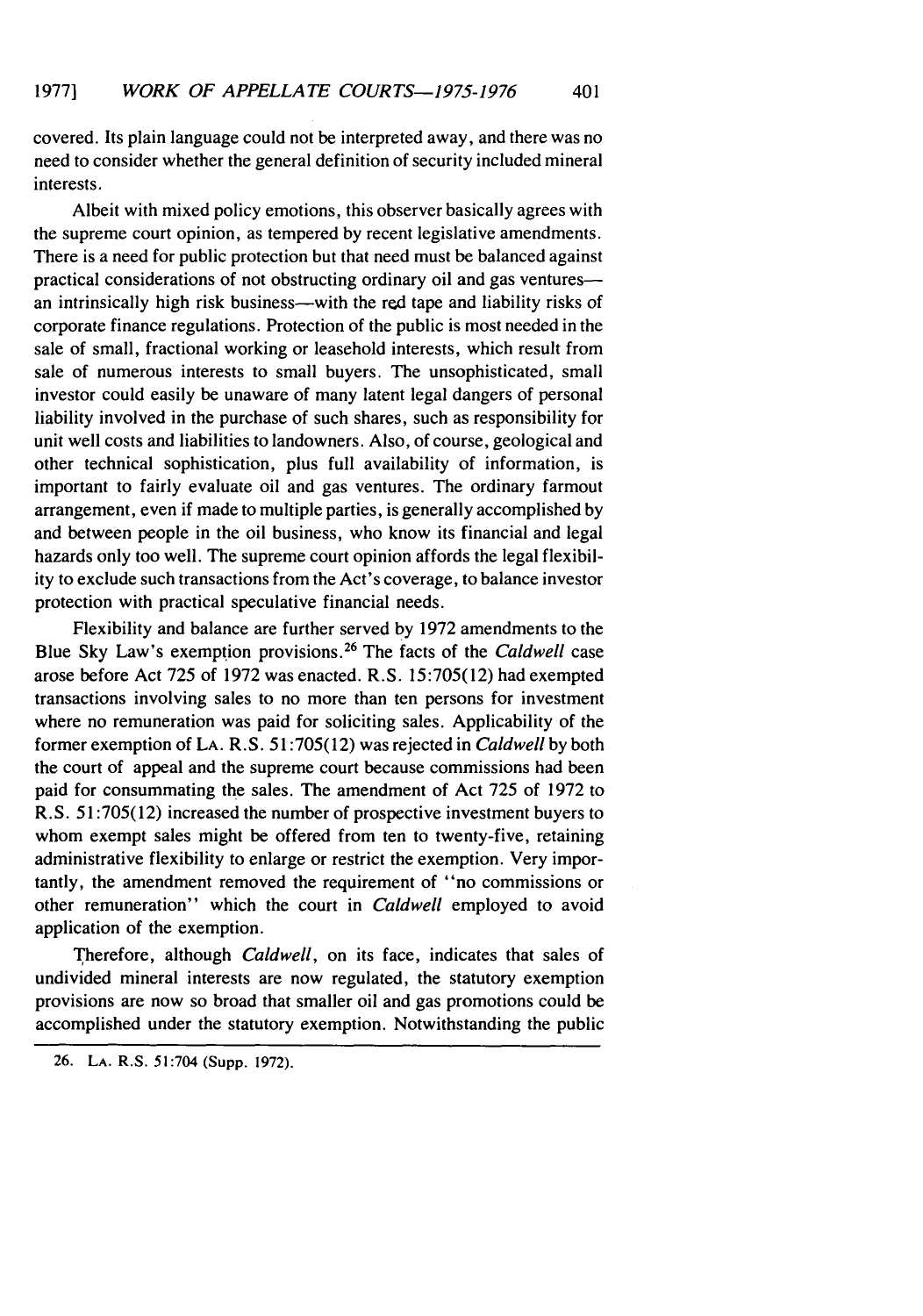interest in protecting investors, there is also a great public interest in facilitating speculative drilling ventures. Oil and gas investors buying large fractions of small ventures know or ought to know drilling is a high risk game. Formalities of securities disclosure laws constitute dangerous, timeconsuming and expensive red tape hurdles which might dry up much drilling money for marginal ventures. Public disclosure of oil and gas prospect information is incompatible with the nature of oil men and the oil business. But balanced against this is the need to protect smaller investors, and the 1972 exemption amendments attempt such a balance. This writer questions whether the exemption of sales to twenty-five investors is an ideal balance but would not recommend administrative or legislative change without more concrete information on the workability and equity of the present exemptions.

Intrastate oil promoters in Louisiana should be careful not to rely upon the statutory exemption without checking with the Commissioner of Securities to ascertain current administrative exemption practice. The Commissioner can either expand or restrict the exemption.

#### **PUGH** CLAUSE-EFFECT ON OBLIGATIONS TO DEVELOP **AND** EXPLORE

In *LeJeune v. Superior Oil Company,27* the Third Circuit Court of Appeal reached a correct result in spite of erroneous or at least incomplete reasoning. Two leases were involved, granted in 1969 and 1970. Each lease contained a Pugh clause, allowing acreage retention outside of units by payment of delay rentals for three years beyond the five-year primary terms. Forced units were established pursuant to **LA.** R.S. 30:9 for the Miogypsionoides Sand, which included approximately 11% of the area of the subject leases. Plaintiffs were paid production royalties and delay rentals under the Pugh clause. Demand for further development was made and refused in 1975. Suit followed for cancellation, which was denied.

The court reasoned that there was no development obligation under the facts of the case, because the obligation to develop is limited to developing "known. **.** . producing formations." Further, plaintiffs' geologist placed emphasis not on the unitized sand, the Miogypsionoides Sand, but on the Camerina Sand. In distinguishing prior jurisprudence, the court rejected applicability of the obligation to explore on the grounds that such cases all involved first a discovery well and production in paying quantities, thus making it unnecessary to consider the impact of the Pugh clause.

**<sup>27. 315</sup>** So. 2d 415 (La. **App.** 3d Cir. **1975).**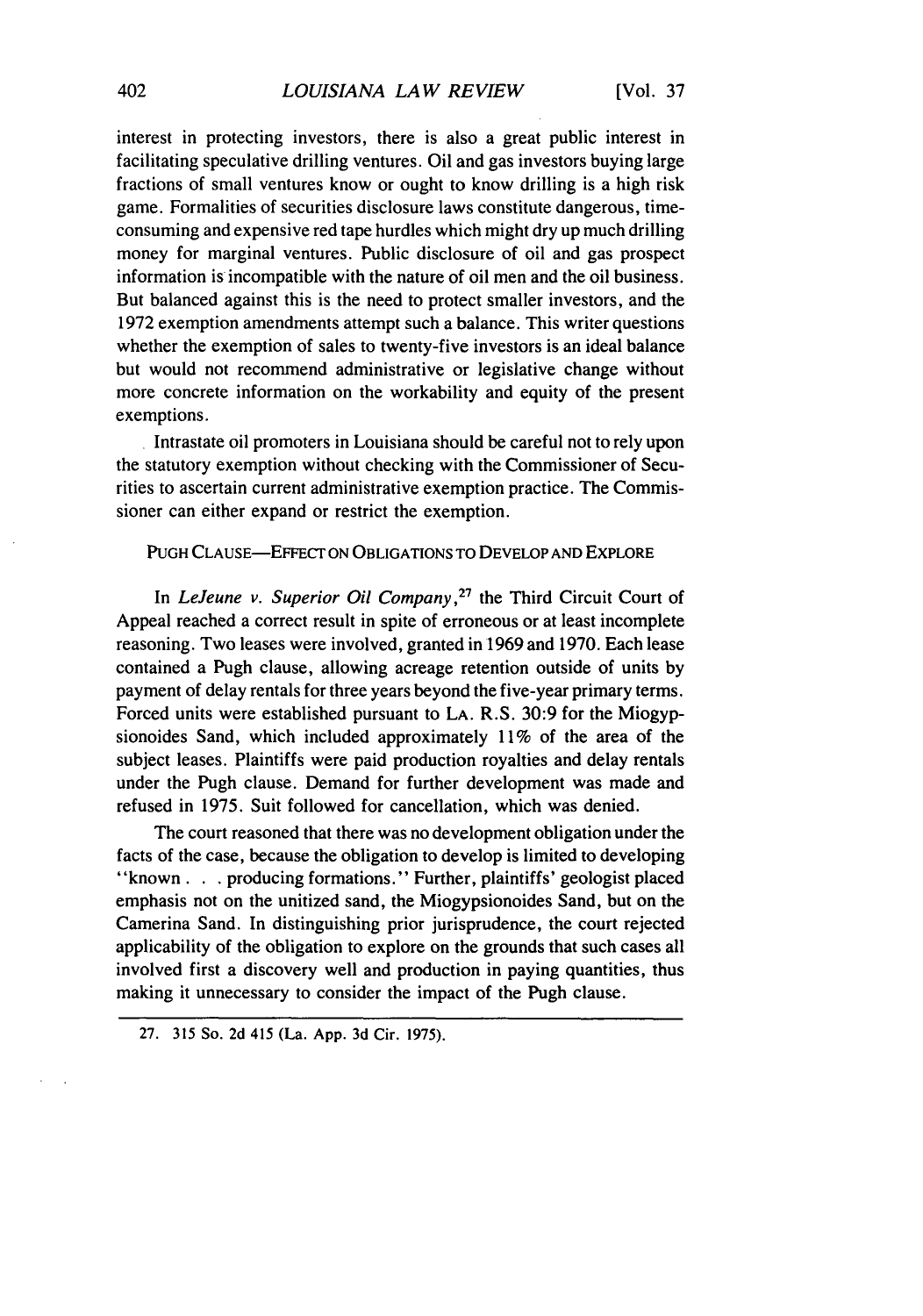**.** The result of the decision is correct, but only because there was a Pugh clause, and not for the reasons employed by the court.

The presence of a producing unit formed under the Conservation Act ought to be conclusive proof that there is a "known . . . producing formation" on a lease. LA. R.S. 30:9B unequivocally states that a unit "shall constitute a developed area as long as a well is located thereon which is capable of producing oil or gas in paying quantities." Of course, this rule is probably restricted in its effect to the unitized "pool"; but certainly the unitized pool or reservoir must be, if it is producing, a "known **. . .** producing formation." Yet the court reasoned there were no "known... producing formations." Such a finding would only be valid if it were correct to assume that the Pugh Clause automatically effects a division of a mineral lease. This would be contrary to the explicit content of many Pugh clauses, e.g., the popular Bath form of the Pugh clause, Form PUC-RI, which provides: "Nothing herein . . . shall have effect to create several or separate leases . **. . .** " Many tend to assume too quickly that division of a lease is the automatic, always present consequence of special provisions, such as a Pugh clause, which derogate from the general rule that production or operations may maintain a mineral lease in its entirety. If part of a lease or other mineral right terminates because of a special rule or agreement which restricts the extent of rights which, as a matter of term, may be maintained by a given circumstance, certainly a division is always effected *if* partial termination in fact occurs as a result of such special provision. However, if partial termination does not occur, the totality of provisions should be examined to see if the mere possibility of partial termination, considered in the light of other lease clauses, is a sufficient factor to hold that the lease is divided. Thus, the mere presence of a Pugh clause alone should not be assumed to effect a division. The particular language of a Pugh clause in the light of total lease provisions should be examined. One type of Pugh clause appended to different lease forms might lead to different results.

There is good practical reason to be hesitant about assuming that a lease division is effected by a unit when a Pugh clause is present. If non-unitized production is experienced, many forms of Pugh clauses often do not restrict the lease maintenance effect of such production to the non-unitized acreage. It is quite possible for non-unitized production to occur even within the area of a unit commencing either before or after the unit is formed. Chaotic problems of lease maintenance could arise, discouraging resort to unitization, if the divisive effect were recognized. It is hoped that future decisions will not follow the implication of lease division, implicit in the court's decision in *LeJeune* and that prudent lease negotiators will use clear language to negate a divisive effect.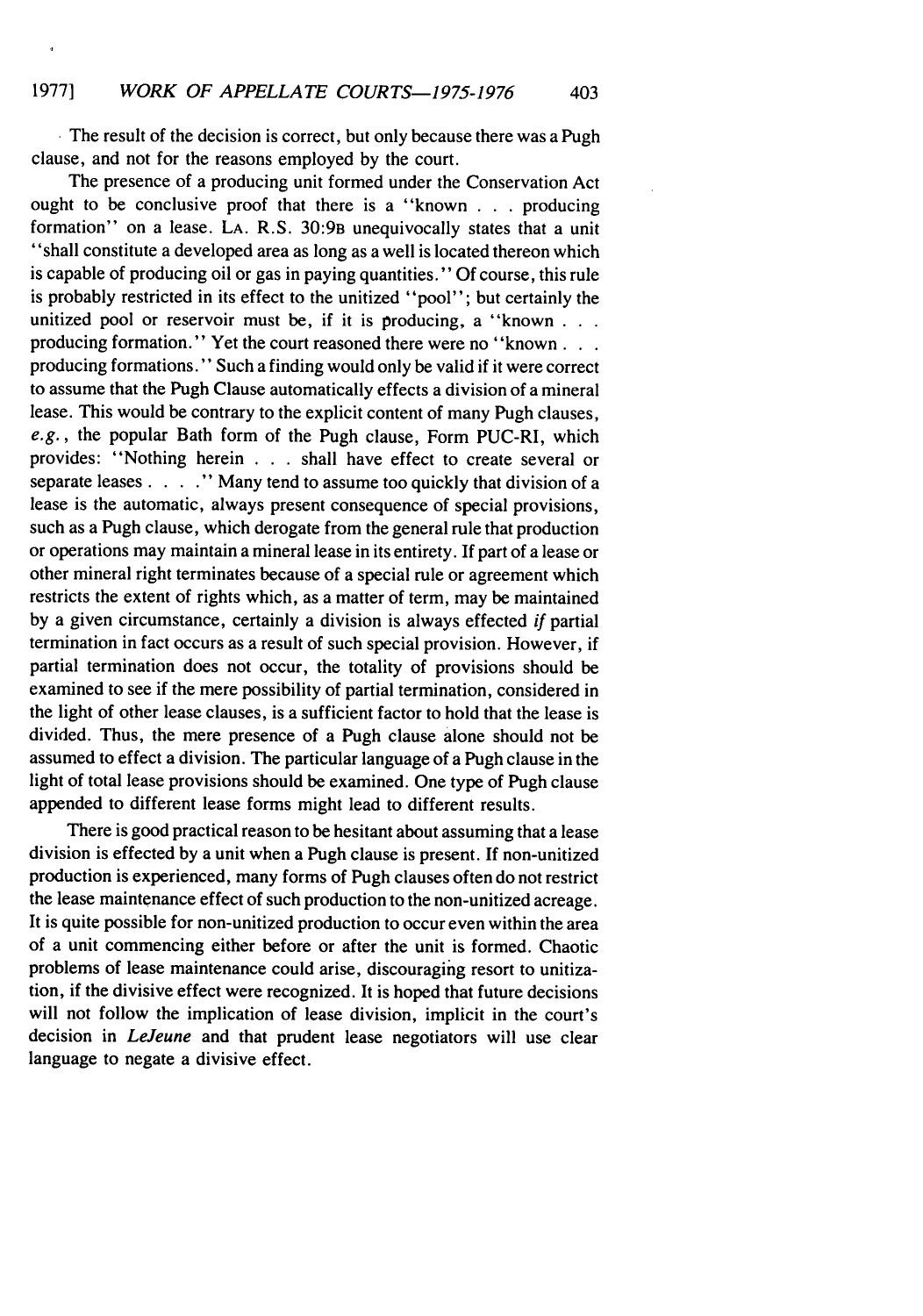The real justification for the *LeJeune* result lies in the fact that a *delay* rental provision is a price paid for *delay* in commencing operations. The lessee is paid for the right to delay development or operations. That is the reason for the rule that there is no duty to explore or develop until a known producing formation is encountered. Until production is had a lease may be maintained without operations for a given time (the primary term) by delay rentals. In the presence of a clause granting the right to employ delay rentals to maintain the lease, and partially extending the primary term in effect, it would be unjust, in the absence of threatened drainage, to decree there is no right to delay operations and to command development and exploration.

#### NOVATION AND LESSEE'S ATTACK ON LESSOR'S TITLE

*Placid Oil Company v. Taylor*<sup>28</sup> is a sequel to an earlier supreme court remand,29 which had resolved various title issues without reaching a question of whether a lessee could continue to attack his lessor's title in a concursus proceeding. That point had been found moot by the supreme court's particular resolution of the title controversy. A party sought to raise it again on the remand, but the Third Circuit held that such issues were not included in the scope of the remand, which dealt only with a novation question not theretofore treated in the appellate court. On that issue, it was held that a subsequent lease with a **1/4** royalty did not supercede a prior **1/a** lease one of the parties' predecessors in title had executed. Applying Civil Code article 2190, the Third Circuit reasoned that for a novation to occur it "must be expressly stated in the  $[new]$  agreement."<sup>30</sup>

The rule of Civil Code article 2190 that novation is not presumed and that the intent must clearly result from the terms of an agreement should not be construed as requiring explicit formal language of novation. Surrounding circumstances and effect of the agreement can be considered. 31 Inasmuch as the lease content was not presented in the *Placid* opinions, it is impossible to gauge whether the second lease was, as Judge Hood found in a dissent, clearly reflective of an intent to novate; or whether, as the majority found, the lease contained nothing showing such intent. However, it is difficult to imagine why the second lease was signed and money paid for it if the payors and payees didn't mean for it to have effect. Moreover, nonextinguishment of a prior obligation does not mean a later contract cannot also be given effect, at least as amending the prior contractual arrangement.

<sup>28. 313</sup> So. 2d 626 (La. App. 3d Cir. 1975).

<sup>29. 294</sup> So. 2d 832 (La. 1974).

<sup>30. 313</sup> So. 2d at 630.

<sup>31.</sup> Union Bldg. Corp. v. Burmeister, 186 La. 1027, 173 So. 752 (1937).